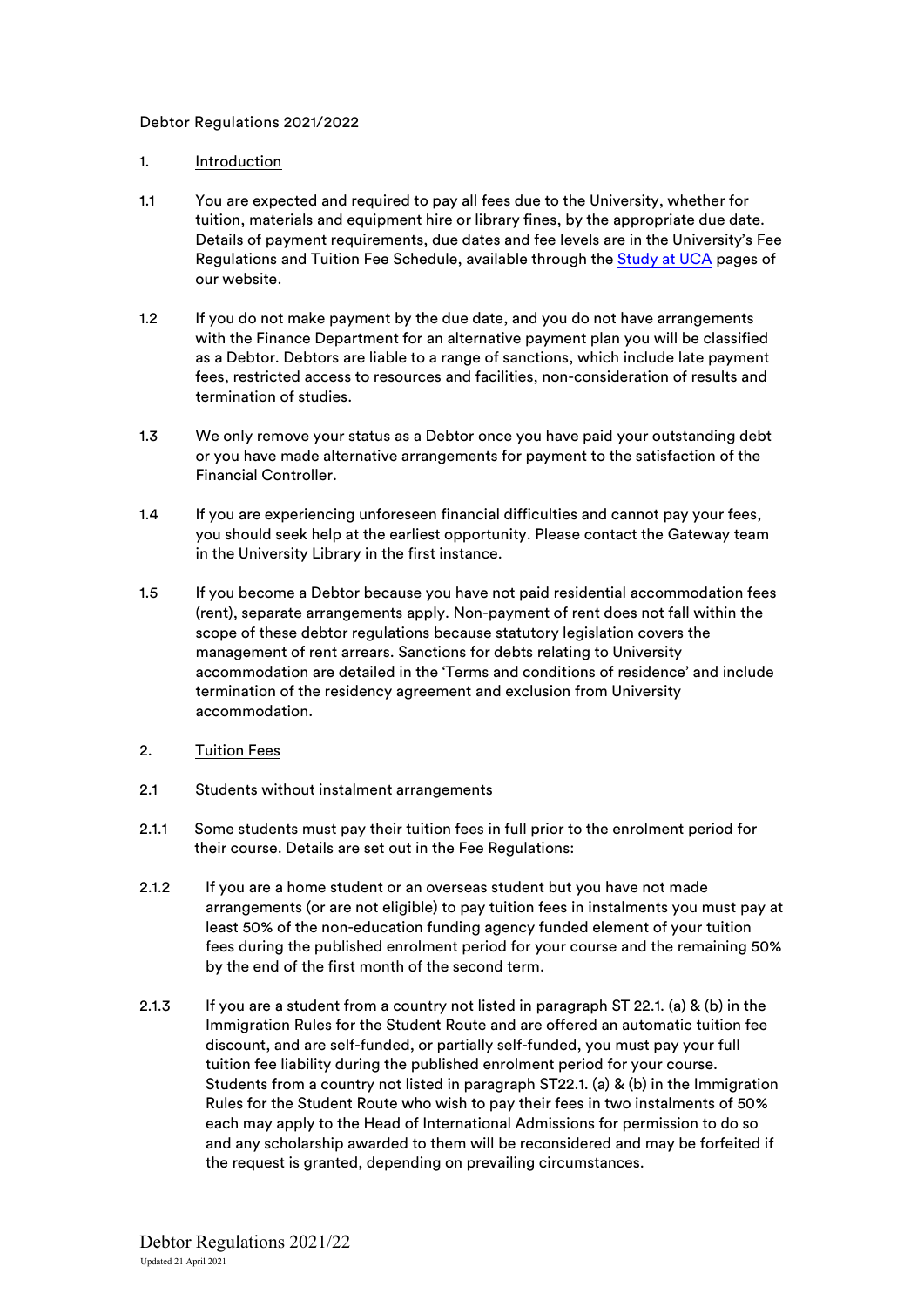- 2.1.4 If you fail to make payment within the above time frame or fail to pay the balance by the relevant due date, you will be advised in writing that failure to pay within 14 days of the date of the letter we will send you will result in you being classified as a Debtor. Appropriate debt sanctions will apply to you (see below).
- 2.2 Students with instalment arrangements
- 2.2.1 In accordance with the Fee Regulations, certain categories of students are eligible to pay by monthly instalments. You should contact the Finance Department to make arrangements.
- 2.2.2 If we have given you a monthly-instalment plan, and you miss a monthly instalment payment you we will advise you in writing that failure to pay within 14 days of the letter we will send you will result in you being classified as a Debtor. Appropriate debt sanctions will be applied to you (see below).
- 3 Debt Sanctions
- 3.1 Tuition Fee Debts
- 3.1.1 We will classify you as a Debtor (see paragraph 1.2 above) because you owe the University tuition fees as follows:
	- the tuition fees for your course are £5,000 or more for the academic year in question and you owe the University £1,000 or more of those tuition fees; or
	- the tuition fees for your course are less than £5,000 for the academic year in question and you owe the University £500 or more of those tuition fees

If you are following a taught course of study and you fall into one of the two categories above, you will not have your marks presented to or considered by any Board of Examiners. Consequently, we will not permit you to progress, re-enrol, graduate, attend a graduation ceremony, or receive any results, certificate, diploma or official transcript in relation to the programme of study to which your tuition fee debt relates.

- 3.1.2 If you are studying on a Tier 4 visa, you will be required to maintain expected contact with the University while you have Debtor status; failure to do so will result in the University reporting your lack of engagement to the UKVI and withdrawing our sponsorship of your studies.
- 3.1.3 We tell students every year of the date by which they must clear any tuition fee debts in order to avoid sanctions applying to them. The Director of Academic Services determines such deadlines, which will fall no earlier than three weeks prior to the relevant Board of Examiners.
- 3.1.4 If we remove your Debtor status after the specified deadline, we will normally present your marks to the next scheduled meeting of the Board of Examiners for your course. In the case of a research student, we will schedule a progress review meeting within one month of your Debtor status being removed.
- 3.1.5 If you are still a Debtor on 31 October of the following academic year, including owing the first 50% of your fees for that following academic year, normally you will have your registration with the University terminated. If we end your studies